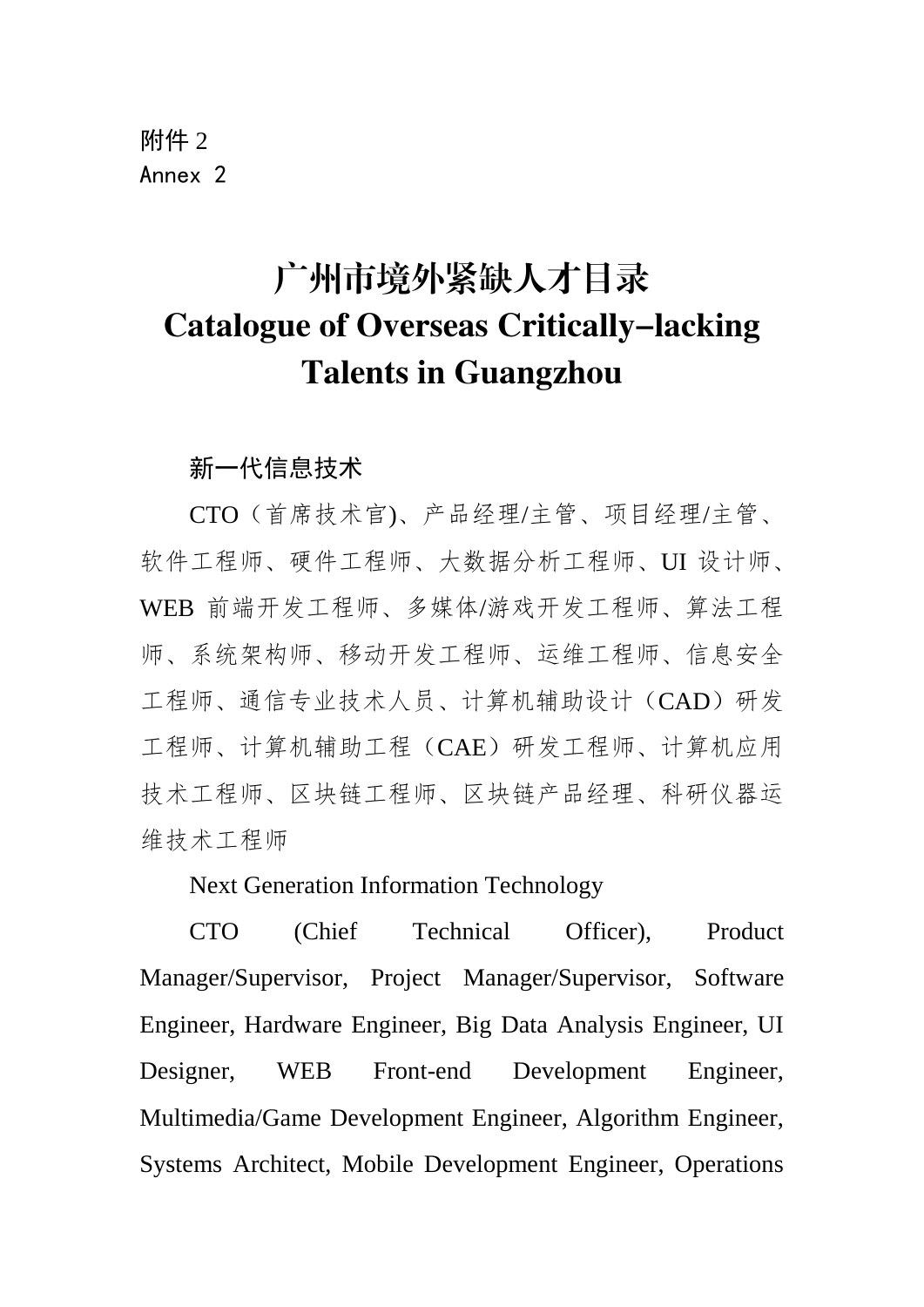and Maintenance Engineer, Information Security Engineer, Communications Technician, Computer Aided Design (CAD) R&D Engineer, Computer Aided Engineering (CAE) R&D Engineer, Computer Applications Engineer, Blockchain Engineer, Blockchain Product Manager, Technical Engineer for the Operation and Maintenance of Scientific Research Instruments

# 人工智能

技术总监、AI 工程师、软件工程师、硬件工程师(ARM)、 数据工程师/分析师、大数据开发工程师、后台开发工程师、 平台开发工程师、数据库开发工程师、算法工程师、系统架 构工程师、移动开发工程师、机器视觉工程师(软/硬件)、 自动化系统集成开发工程师、脑机接口科研人员

#### Artificial Intelligence

Technical Director, AI Engineer, Software Engineer, Hardware Engineer (ARM), Data Engineer/Analyst, Big Data Developer, Backend Developer, Platform Development Engineer, Database Development Engineer, Algorithm Engineer, Systems Architect, Mobile Development Engineer, Machine Vision Engineer (Software/Hardware) and Automation Systems Integrator, Brain-Computer Interface (BCI) Researcher

#### 生物医药

药物研发项目负责人、药品研发人员、药物质量研究员、 药物合成技术人员、动物实验研究人员、药理分析人员、病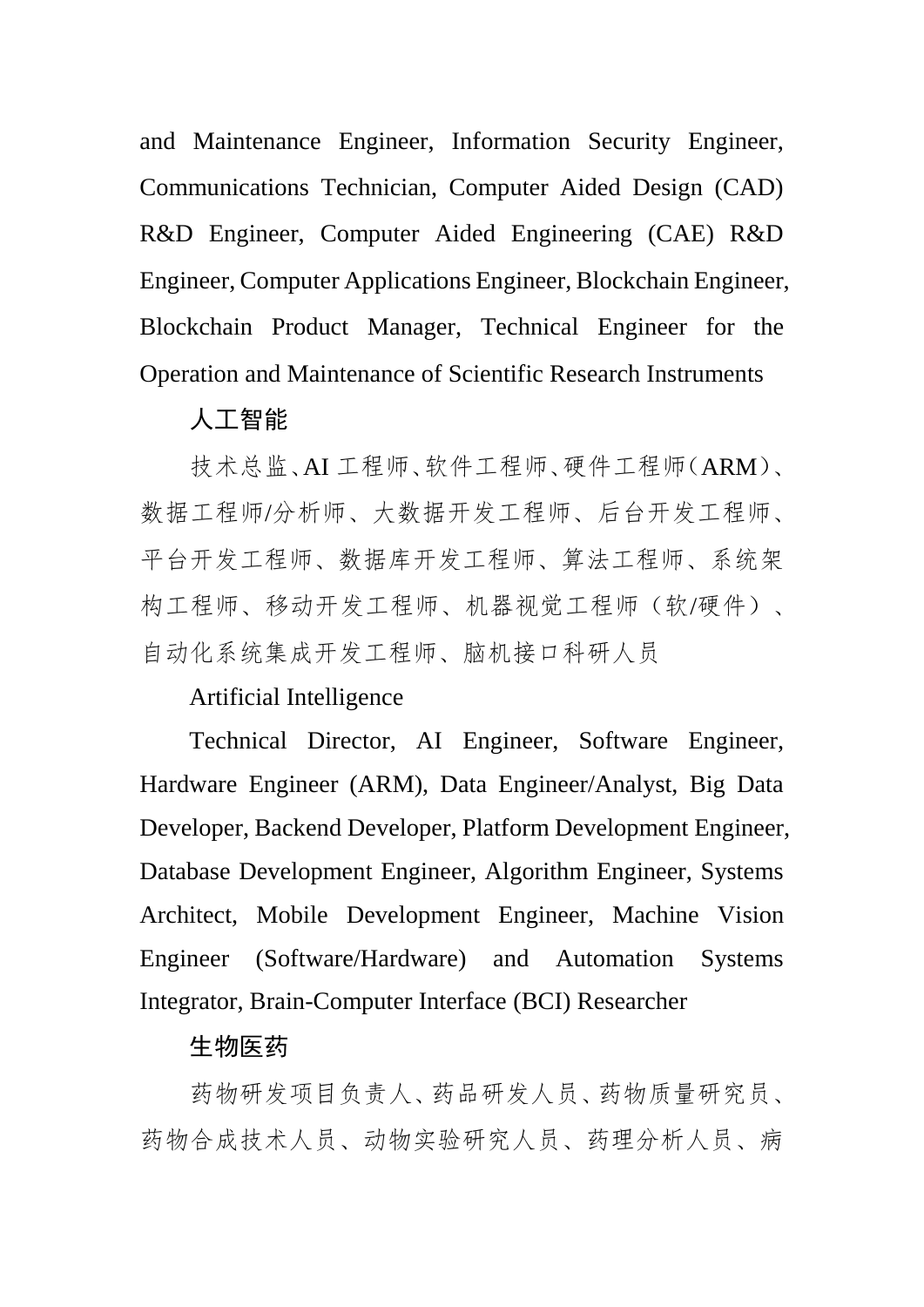理诊断人员、临床研究带头人、临床检验人员、临床 CRO 管 理员、药品检测人员、药品生产工艺管理人员、现场 QA、生 物样本分析人员、生物信息研发工程师、纯化工程师、生物 制药工程师、疫苗和单抗类生物制品工艺开发带头人、单抗 和疫苗类生物制品质量研究与注册带头人、兽医、医药设备 自动化工程师、医疗器械高级技术顾问、医药物流管理、医 药零售管理、执业药师

#### Biomedicine

Pharmaceutical R&D Project Leader, Pharmaceutical R&D Researcher, Pharmaceutical Quality Researcher, Pharmaceutical Synthetic Technician, Animal Laboratory Researcher, Pharmacological Analyst, Pathological Diagnostician, Clinical Research Leader, Clinical Laboratory Personnel, Clinical CRO Administrator, Pharmaceutical Test Specialist, Pharmaceutical Production Process Manager, Field QA, Biological Sample Analyst, Biological Information R&D Engineer, Purification Engineer, Biopharmaceutical Engineer, R&D Leader in Vaccine and Monoclonal Antibody Biological Product Process, Leader in Quality Research and Registration of Monoclonal Antibody and Vaccine Biological Products, Veterinarian, Medical Equipment Automation Engineer, Senior Technical Consultant in Medical Devices, Pharmaceutical Logistic Manager, Pharmaceutical Retail Manager, Licensed Pharmacist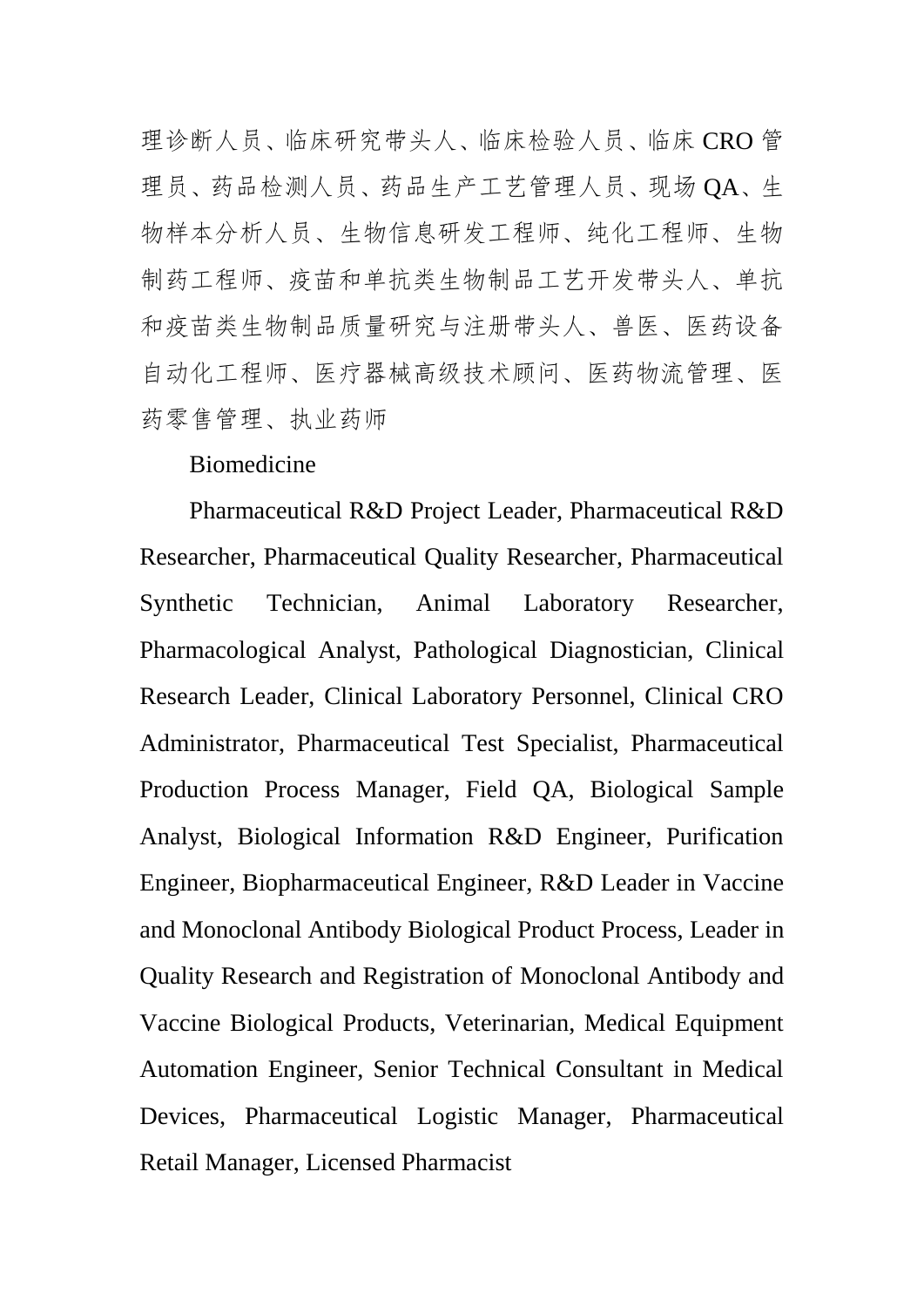# 新能源新材料

光伏系统工程师、热能动力工程师、环保工程师、废水 处理工程师、废气处理工程师、固体废物研发工程师、新材 料研发工程师、半导体项目技术总监、高分子材料工程师、 工艺研究工程师、化学工程师、3D 打印设计师、EHS(环境 安全)工程师、改性塑料工程师、生产技术总监、实验室分 析员

New Energy and Materials

Photovoltaic Systems Engineer, Thermal Power Engineer, Environmental Protection Engineer, Wastewater Treatment Engineer, Waste Gas Treatment Engineer, Solid Waste R&D Engineer, New Materials Research Engineer, Technical Director of Semiconductor Project, Polymer Materials Engineer, Process Research Engineer, Chemical Engineer, 3D Printing Designer, EHS (Environment, Health and Safety) Engineer, Modified Plastics Engineer, Production Technology Director, Laboratory Analyst

#### 电子信息

电子工程师、芯片设计工程师、芯片设计架构师、弱电 智能化设计师、表面处理工程师、SMT(贴片技术)工程师、 PCB Layout (印刷线路板布局)工程师、真空镀膜工程师、 信息化咨询顾问、IE(工业)工程师、PE(工艺)工程师、 NPI(新产品导入)工程师、RF(射频)工程师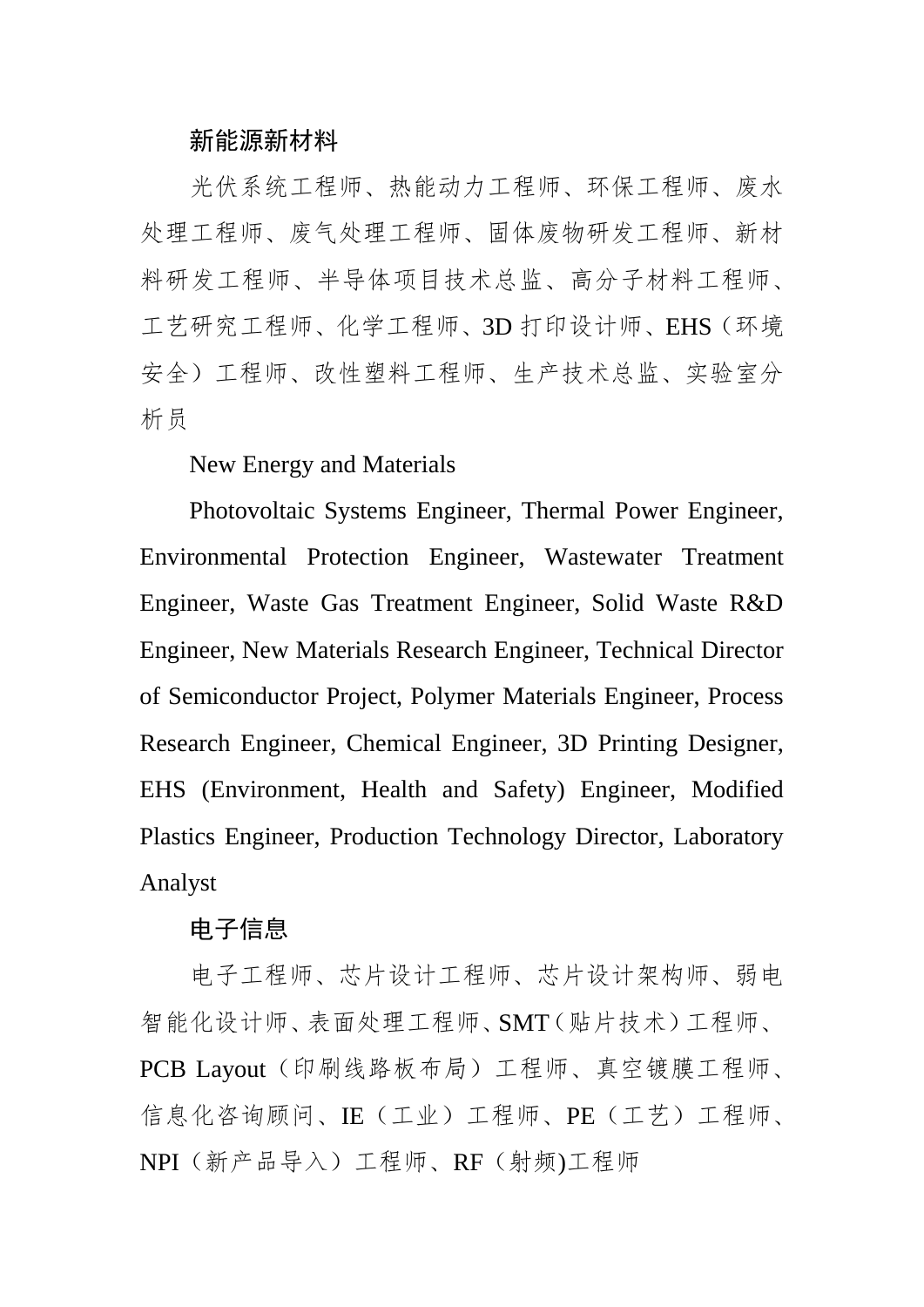Electronic Information

Electronic Engineer, Chip Design Engineer, Chip Design Architect, Milliampere Intelligent Designer, Surface Treatment Engineer, SMT (Surface Mount Technology) Engineer, PCB Layout (Printed Circuit Board Layout) Engineer, Vacuum Coating Engineer, IT Consultant, IE (Industry) Engineer, PE (Process) Engineer, NPI (New Product Import) Engineer, RF (Radio Frequency) Engineer

#### 装备制造与机器人

模拟仿真工程师、机械设计工程师、模具设计工程师、 机器人研发工程师、算法工程师、激光应用工程师、工业和 技术软件开发工程师、CNC(数控机床)技术员、BIM(建 筑信息模型)工程师、电气工程师、燃气工程师、液压工程 师、装配/维修电工、马达工程师、PMC(生产物料控制)工 程师、工业机器人系统操作员、工业机器人系统运维员、冶 金工程师、特种设备检验检测人员、模具维修技师、制造工 艺工程师、光纤激光技术研究人员

#### Equipment Manufacturing and Robots

Analog Simulation Engineer, Mechanical Design Engineer, Mold Design Engineer, Robot Development Engineer, Algorithm Engineer, Laser Application Engineer, Industrial and Technical Software Development Engineer, CNC (Computer Numerical Control) Technician, BIM (Building Information Model)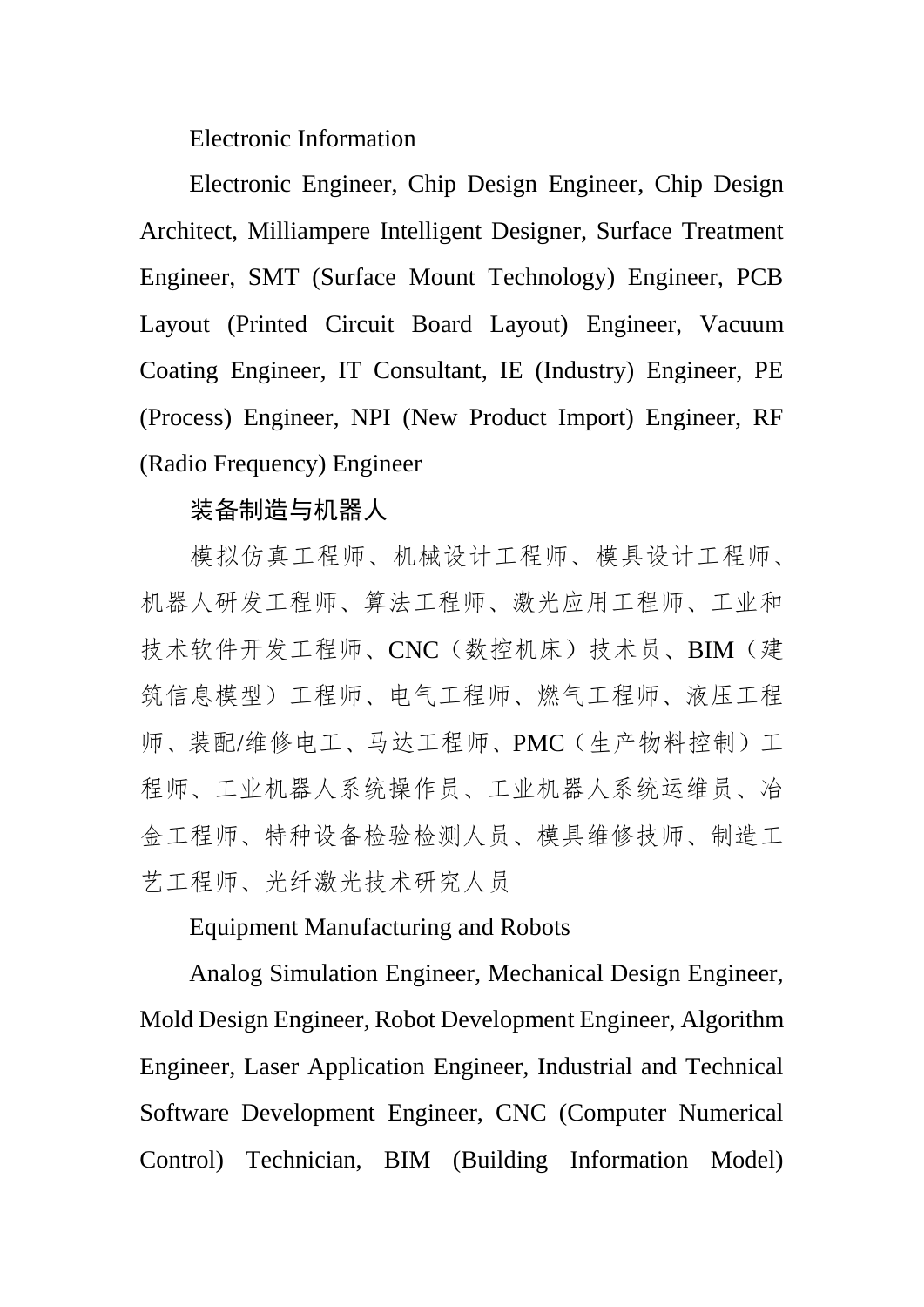Engineer, Electrical Engineer, Gas Engineer, Hydraulic Engineer, Assembly/Maintenance Electrician, Motor Engineer, PMC (Production Materials Control) Engineer, Industrial Robot System Operator, Industrial Robot System Operations and Maintenance Technician, Metallurgical Engineer, Special Equipment Inspector, Mold Maintenance Technician, Manufacturing Process Engineer, Fiber Laser Technology Researcher

# 电子商务(现代物流)

新媒体运营经理、用户研究员、互联网产品经理、区域 快销经理、数据分析师(互联网)、电商运营经理、小语种 销售、SEO(搜索引擎优化)工程师、美工设计师、UI(用 户界面)交互设计师、国际物流经理/业务员

# E-Commerce (Modern Logistics)

New Media Operation Manager, User Researcher, Internet Product Manager, Regional Fast Sales Manager, Data Analyst (Internet), E-Commerce Operation Manager, Salesperson in Less Spoken Foreign Languages, SEO (Search Engine Optimization) Engineer, Graphic Designer, UI (User Interface) Interaction Designer, International Logistics Manager/Salesman

# 金融

特许注册金融分析师(CFA)、金融理财师(AFP)、注 册会计师(CPA)、金融风险管理师(FRM)、国际注册会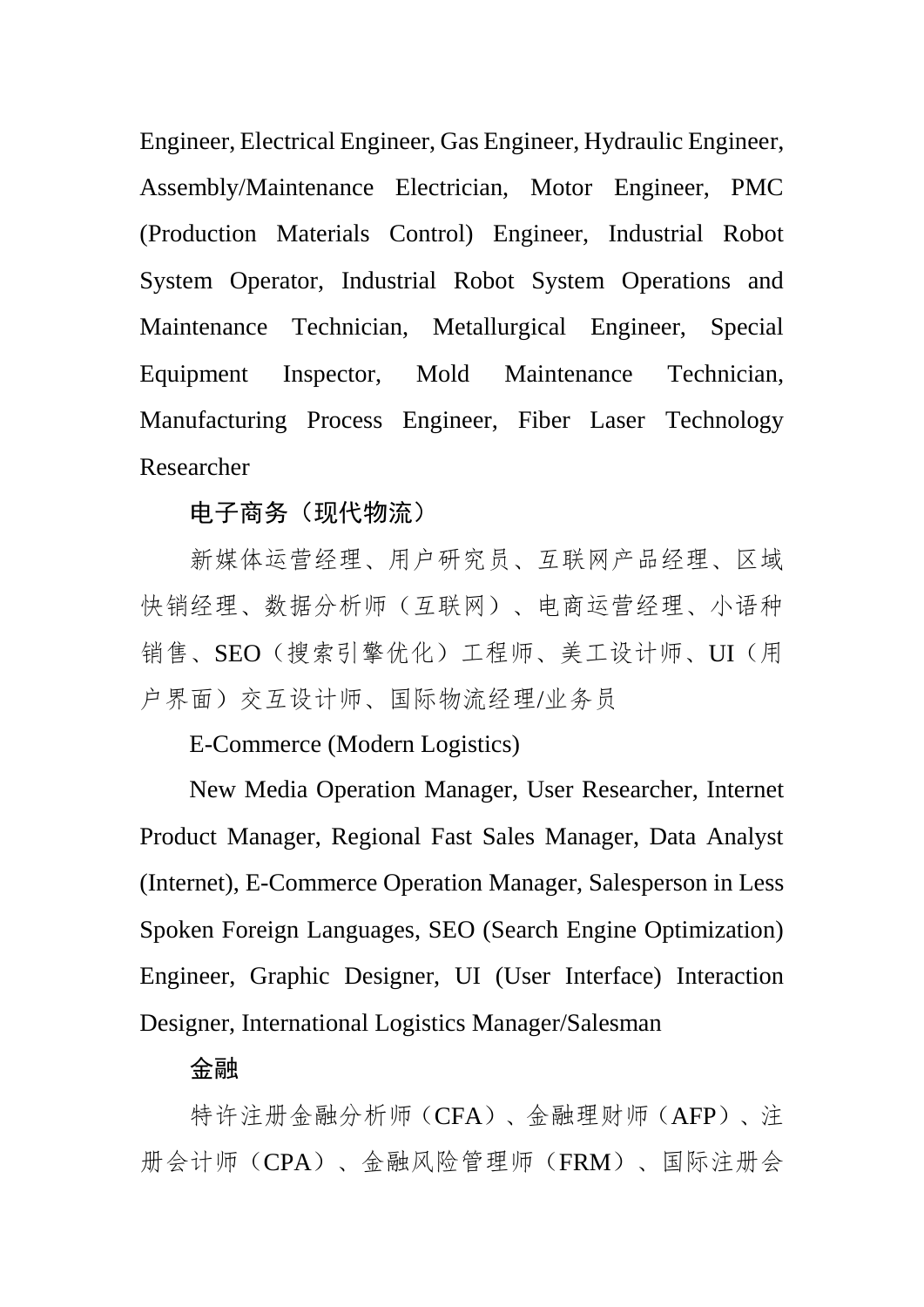计师(ACCA)、全球特许管理会计师(CGMA)、注册国际 投资分析师(CIIA)、金融工程师、离岸金融高端人才、私 人银行高端人才、风险管理高端人才、授信审批高端人才、 支付结算高端人才、绿色金融高端人才、 金融会计人才、高级资金业务人才、金融市场营销人才、金 融高级管理人才、投资银行业务人才、投资交易人才、金融 产品研发设计人才、财富管理人才、资金业务人才、支付结 算体系人才、金融法律/审计人才、合规风控人才、金融科技 人才、保险精算人才、风险管理人才、行业研究人才、核保 理赔人才、保险调查专业人才、再保险业务人才、年金专业 人才、供应链金融人才、保险资产管理人才、跨境国际贸易 融资人才、金融数据分析师、金融不良资产投资管理人员、 基金经理、融资租赁经理

# Finance

Chartered Financial Analyst (CFA), member of Association of Financial Professionals (AFP), Certified Public Accountant (CPA), Financial Risk Manager (FRM), member of Association of Chartered Certified Accountants (ACCA), Chartered Global Management Accountant (CGMA), Certified International Investment Analyst (CIIA), Financial Engineer, high-end talents in offshore finance, private banking, risk management, credit granting examination and approval, payment and settlement, green finance and cross-border finance, financial accounting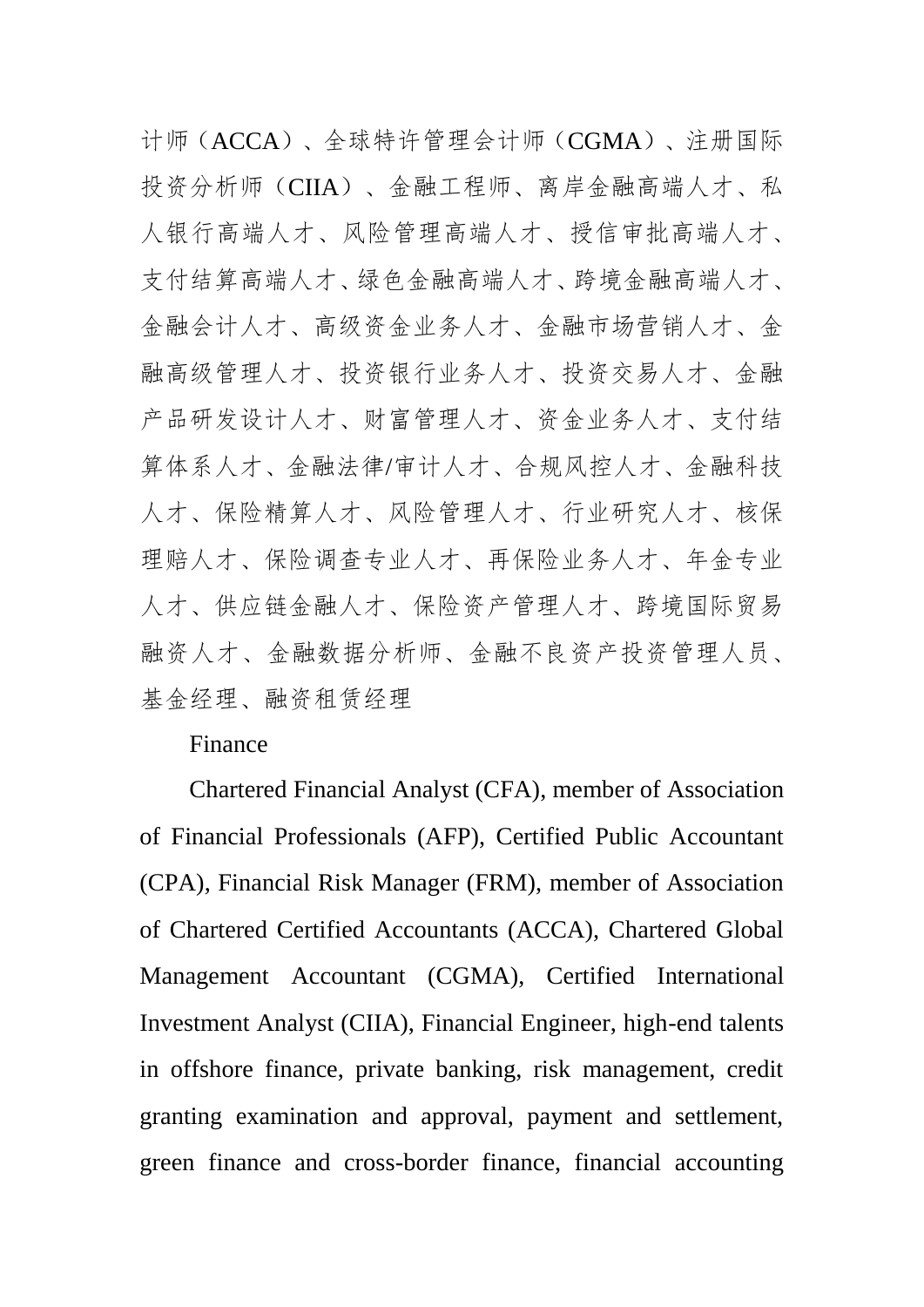talents, senior capital business talents, financial marketing talents, high-end financial management talents, talents in investment banking business, investment transaction, financial products research, development and design, wealth management, capital business, payment and settlement system, financial law/audit, compliance and risk control, fintech, actuarial, risk management, industry research, insurance settlement, insurance investigation, reinsurance, annuity, supply chain finance, insurance asset management and cross-border international trade financing, financial data analyst, non-performing assets investment manager, fund manager and financial leasing manager

#### 汽车

设计研发总监、动力总成开发设计师、动力系统集成与 控制工程师、高效新型内燃机工程师、燃料电池发动机及其 辅助系统工程师、电机与驱动器工程师、动力蓄电池及管理 系统工程师、高效变速传动系统工程师、新能源汽车研发工 程师、AR(增强现实)开发工程师、物联网嵌入式应用程序 开发工程师、智能网联汽车信息安全技术研究工程师、算法 工程师(导航定位、感知、决策、运动控制)、ADAS 开发 工程师、自动驾驶平台架构师、3D 打印工程师、系统测试工 程师、材料测试工程师、汽车强化工程师、测绘工程师、汽 车配件技术专家、汽车产品检测调试人员、机动车检测维修 专业技术人员、汽车媒体人才、汽车金融保险人才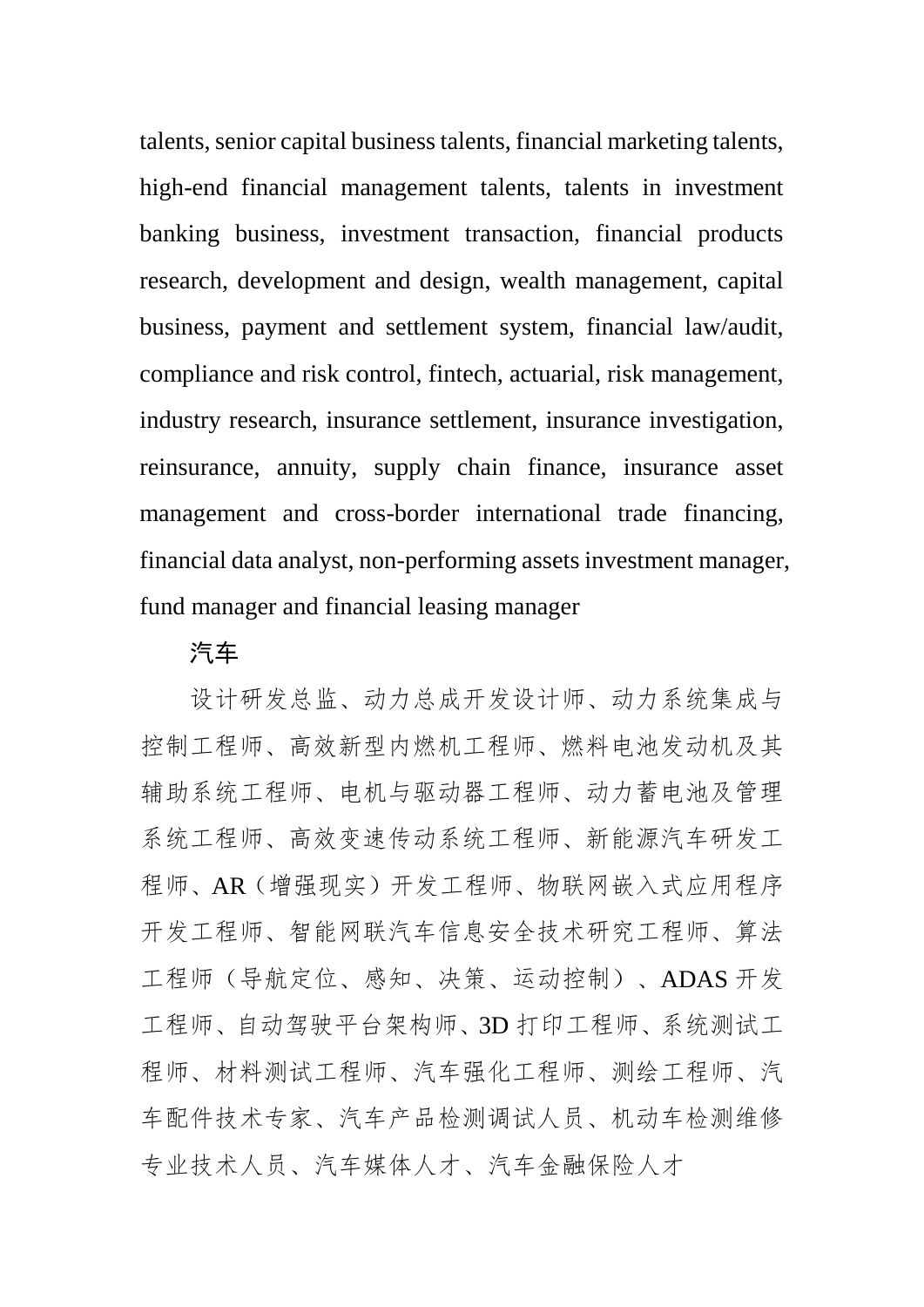Automobile

Research, Development and Design Director, Power Assembly Development Designer, Power System Integration and Control Engineer, High Efficiency and New-Type Internal Combustion Engine Engineer, Fuel Cell Engine and Auxiliary System Engineer, Motor and Driver Engineer, Power Battery and Management System Engineer, High Efficiency Variable Speed Transmission System Engineer, New Energy Vehicle R&D Engineer, AR (Augmented Reality) Development Engineer, Internet of Things Embedded Application Development Engineer, Information Security Technology Research Engineer of Intelligent and Connected Vehicles, Algorithm Engineer (navigation and positioning, perception, decision-making and motion control), ADAS Development Engineer, Autonomous Driving Platform Architect, 3D Printing Engineer, Systems Testing Engineer, Materials Testing Engineer, Automotive Enhancement Engineer, Surveying and Mapping Engineer, Automotive Parts Specialist, Automotive Products Test and Validation Technician, Automotive Detection and Maintenance Technician, automotive media professional, automotive finance and insurance professional

#### 航空航运

港口土建项目管理员、涉外港口业务员、涉外法务专员、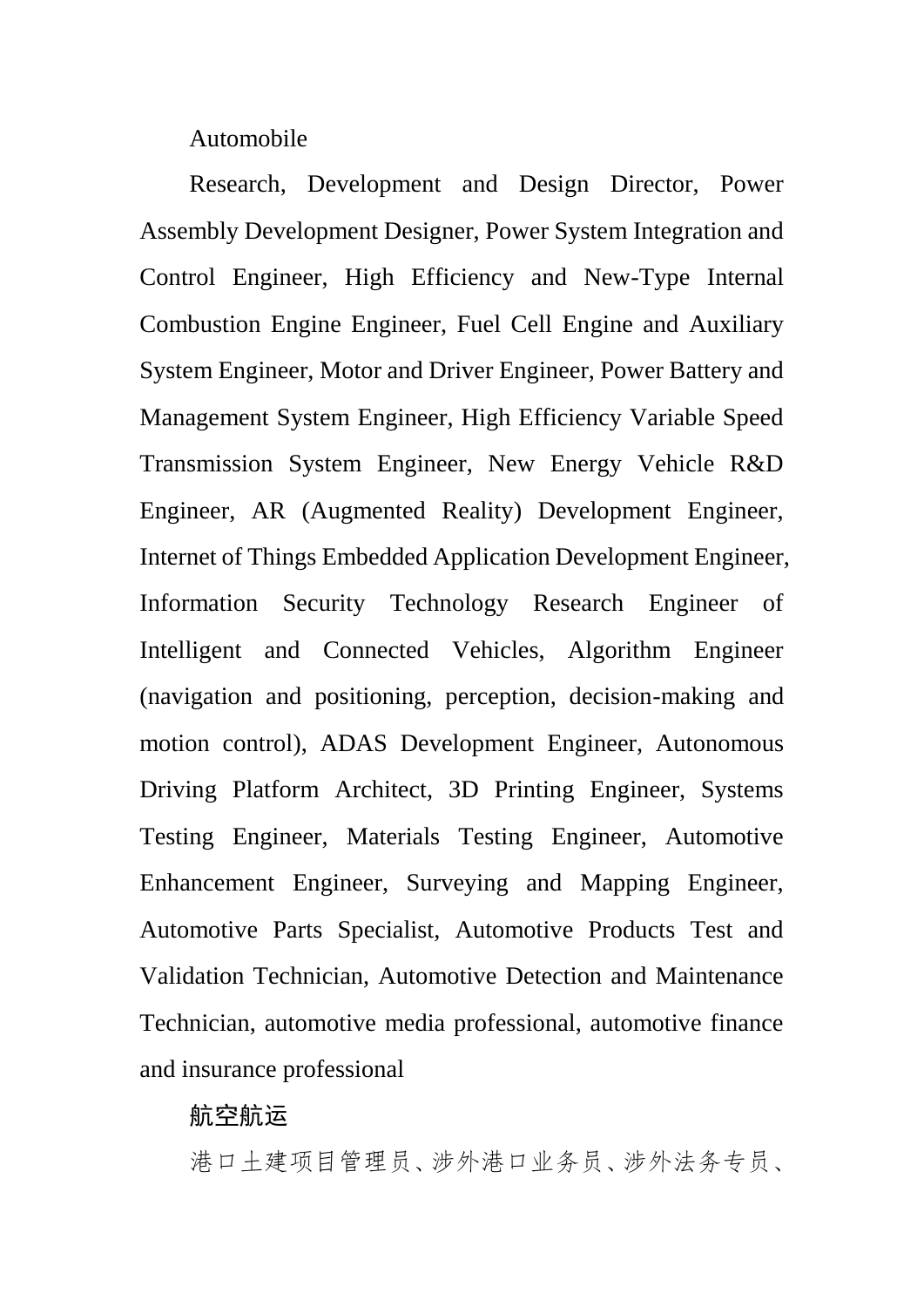港口现场指导员/调度/中控员/计划员、外事代表、注册验船 师、船员资格(含船员、渔业船员)、航空人员(飞机驾驶 员、民航乘务员、领航员、飞行机械员、飞行通信员、民用 航空电信人员、飞机维修员、飞行签派员、航空安全员、航 行情报人员、气象人员)、飞机机电工程师、飞机检验员、 飞机技术工程师、飞机加工专家

# Aviation and Shipping

Port Civil Work Superintendent, Foreign-related Port Business Manager, Foreign-related Legal Specialist, Port Site Instructor/Dispatcher/Central Controller/Planner, Foreign Affairs Representative, Registered Ship Surveyor, Certified Crew (including Crew and Fishery Crew), Aviation Professional (Aircraft Pilot, Steward/Stewardess, Navigator, Aircraft Mechanic, Aircraft Communications Operator, Civil Aviation Telecommunications Operator, Aircraft Maintenance Mechanic, Flight Dispatcher, Aviation Security Officer, Navigation Intelligence Professional, Meteorological Professional), Aircraft Electro Mechanical Technician, Aircraft Inspector, Aircraft Technical Engineer, Aircraft Machining Specialist

# 文化体育创意

文物保护专家、文物修复专家、杂技表演人才、戏剧表 演人才、编剧、文学创作人才、舞美设计人才、文博艺术策 展人才、动漫设计创作人才、策骑员、司闸员、(高级)骑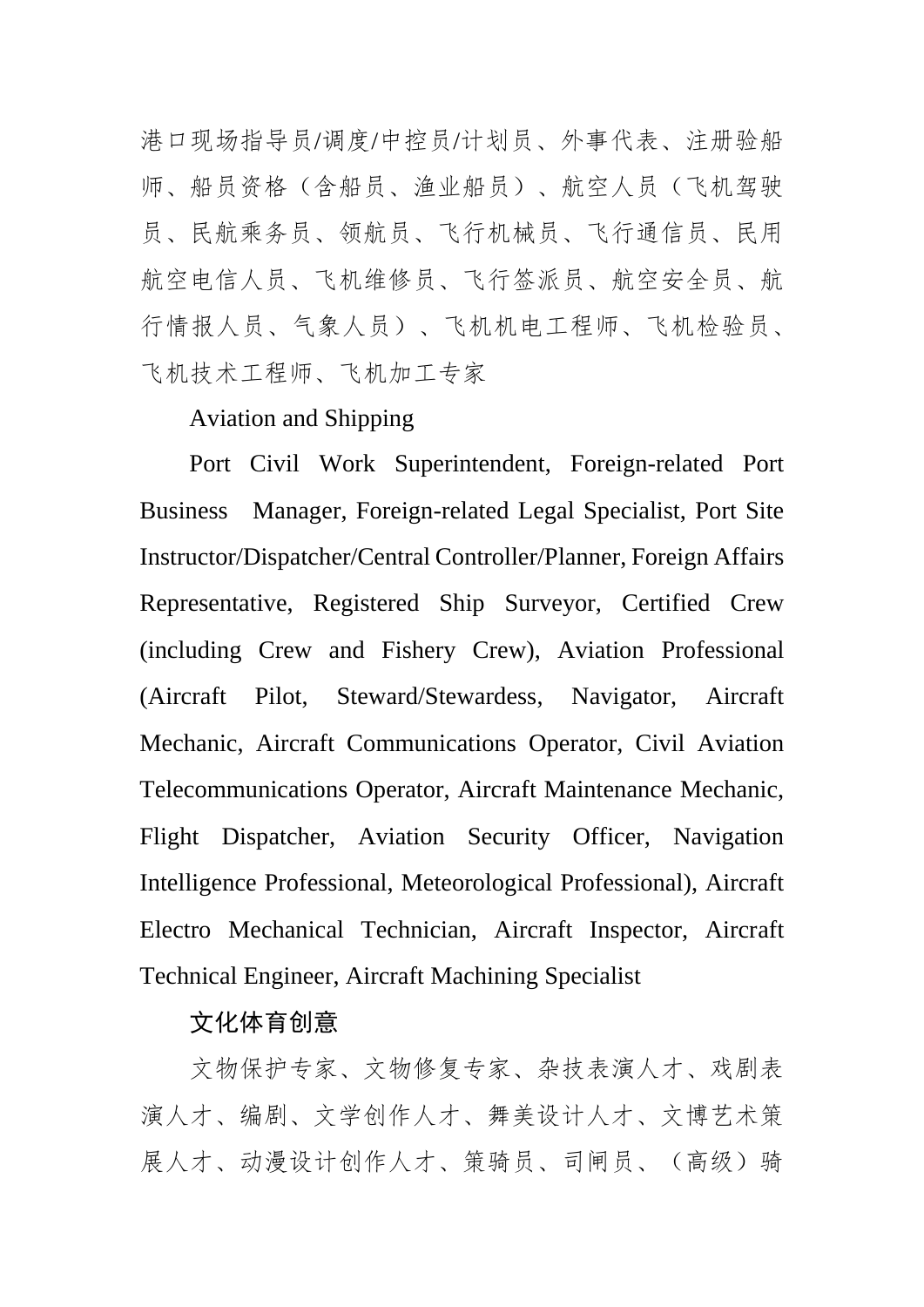术教练、马房领班、助理练马师、马术事务助理、钉甲匠、 教练助理、马术后勤服务、职业运动员、游戏支付业务商务 拓展经理、游戏内容经理、游戏商务拓展经理

Culture, Sport and Creativity

Cultural relics preservation specialist, cultural relics restorer, acrobatic performer, theatrical performer, scriptwriter, creative writer, stage designer, museum and art curator, animation designer, work rider, starter, (senior) riding instructor, stable foreman, assistant trainer, equestrian assistant, nail maker, coaching assistant, equestrian logistics, professional athlete, Game Payment Business Development Manager, Game Content Manager, Game Business Development Manager

#### 工程建设

规划师(城乡、交通、市政)、设计师(建筑、城市规 划与景观、结构、电气、给排水、视觉等专业)、工程师(市 政、机电、测量、钢结构、造价、建筑施工、材料、风景园 林施工、风景园林、道路与桥梁、给水排水、自动控制、环 保等专业)、项目负责人(市政公用工程、建筑工程、水利 水电工程、机电工程等专业)、场地土壤环境调查专家、民 用核安全设备无损检验人员、民用核设施操纵人员、注册建 筑师、监理工程师、环评工程师、测绘工程师、资产评估师、 建造师、注册结构工程师、注册石油天然气工程师、注册采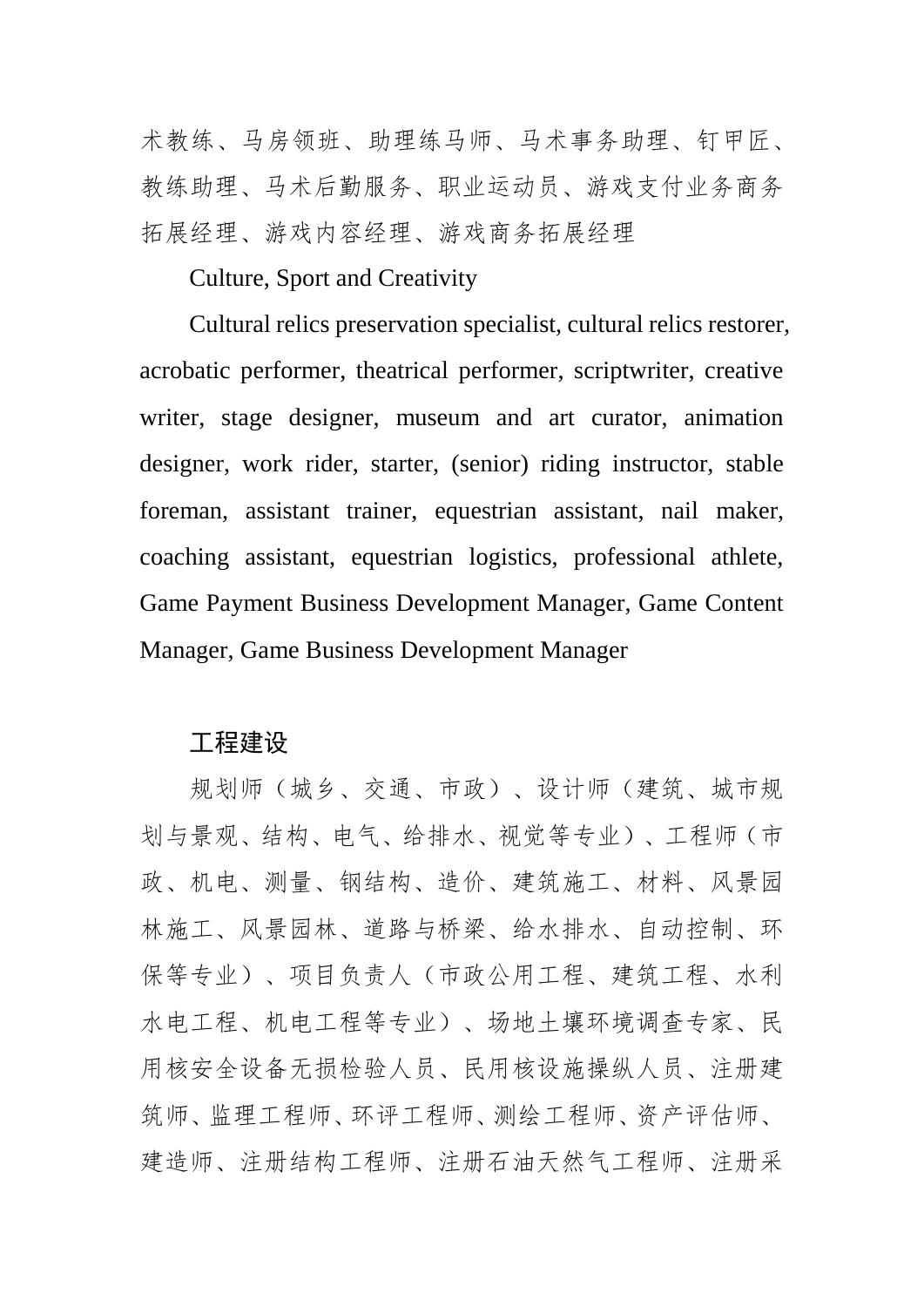矿/矿物工程师、注册安全工程师、工程咨询(投资)专业技 术人员、土地登记代理专业人员、技防技能技术人员、特种 /高压作业电工

# Engineering Construction

Planner (urban and rural, transportation, municipal), Designer (architecture, urban planning and landscape, structure, electricity, plumbing and drainage, vision, etc.), Engineer (utility, M&E, survey, steel structure, cost, construction, material, landscape architectural construction, landscape architecture, roads and bridges, plumbing and drainage, automation control, environmental protection, etc.), Project Leader (municipal utility, construction, water conservancy and hydropower, M&E etc.), Site Soil Environment Surveyor, Civil Nuclear Safety Equipment Nondestructive Inspector, Civil Nuclear Facility Operator, Registered Architect, Supervision Engineer, Environmental Assessment Engineer, Surveying and Mapping Engineer, Asset Appraiser, Builder, Registered Structural Engineer, Registered Petroleum and Gas Engineer, Registered Mining/Mineral Engineer, Registered Safety Engineer, Engineering Consulting (Investment) Professional, Professional in Land Registration Agency, Safety Engineer, Special/High Voltage Operating Electrician

教育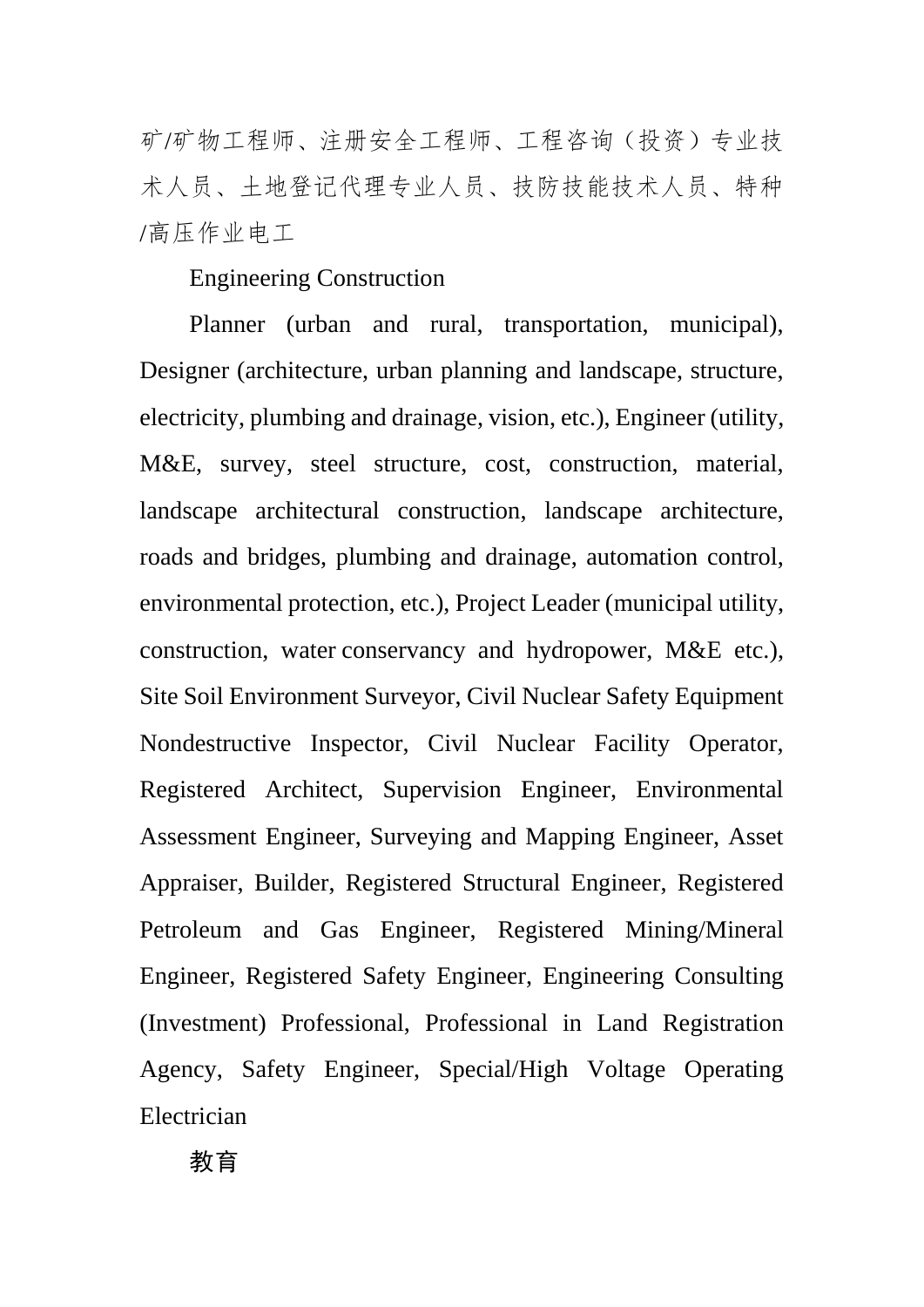高校教研人员(生命科学、物理与电子工程、计算机科 学与网络工程、医学、护理、外语外贸、财经、管理、机电、 IT、珠宝、艺术、人文等专业)、升学指导顾问

#### Education

Teacher and researcher of tertiary education (life science, physics and electronic engineering, computer science and network engineering, medicine, nursing, foreign languages, foreign trade, finance and economics, management, electromechanical, IT, jewelry, art, humanities and other disciplines), college admission consultant

#### 医疗卫生

儿科医生(学科带头人)、妇产科医生、精神科医生、 儿童早期发展医生、儿童早期发展评估治疗师、超声诊断学 科带头人、心血管学科带头人、老年医学学科带头人、儿科 转化医学研究人才、妇产科转化医学研究人才、烧伤整形科 医生、养老护理人员

Medical and Health Service

Pediatrician (academic leader), gynecologist and obstetrician, psychiatrist, early childhood development doctor, early childhood development assessment therapist, academic leader in ultrasound diagnostics, academic leader in cardiovascular medicine, academic leader in geriatrics, pediatric translational medicine researcher, gynecological and obstetric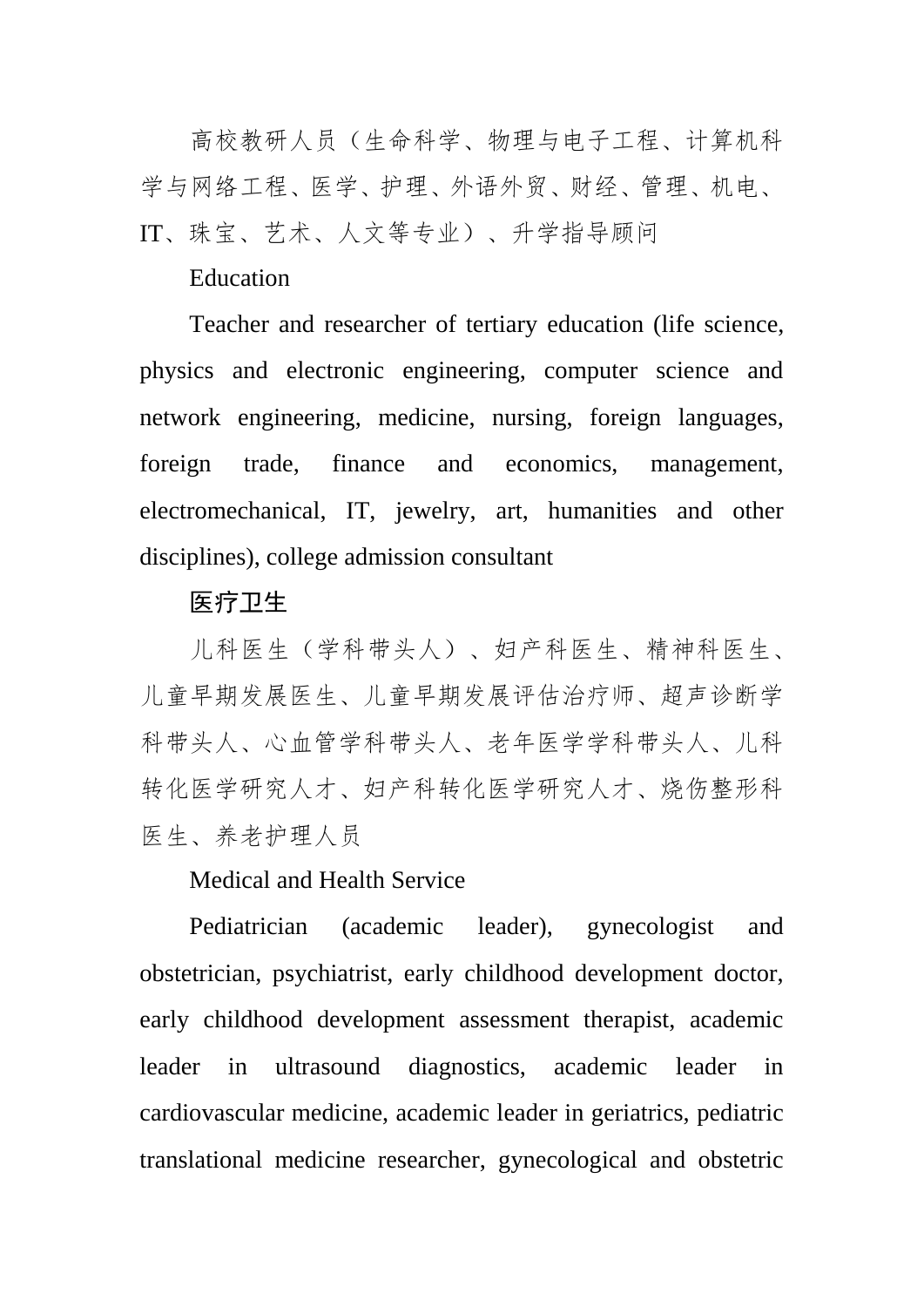translational medicine researcher, burns plastic surgeons and geriatric care professionals

#### 专业服务

法律职业资格、中国委托公证人资格(香港、澳门)、 注册会计师、拍卖师、注册计量师、税务师、翻译

# Professional Services

Holder of Legal Professional Qualification Certificate, China-Appointed Attesting Officer (Hong Kong and Macao), Certified Accountant, Auctioneer, Certified Metrologist, Tax Specialist, Translator and Interpreter

#### 经营管理

企业高级经营管理人员(董事长、副董事长、总经理、 副总经理、监事长、总经济师、总会计师等),企业战略规 划类、资本运作类、财务金融类、人力资源管理类、市场营 销类、产品运营类、产品研发类、产品设计类、生产管理类、 复合技能类人才

#### Management

Senior Executive (Chairman, Vice-chairman, General Manager, Deputy General Manager, Chief Supervisor, Chief Economist, Chief Accountant, etc.), talents specialized in strategic planning, capital operation, finance, human resources management, marketing, product operation, product research and development, product design, production management and those